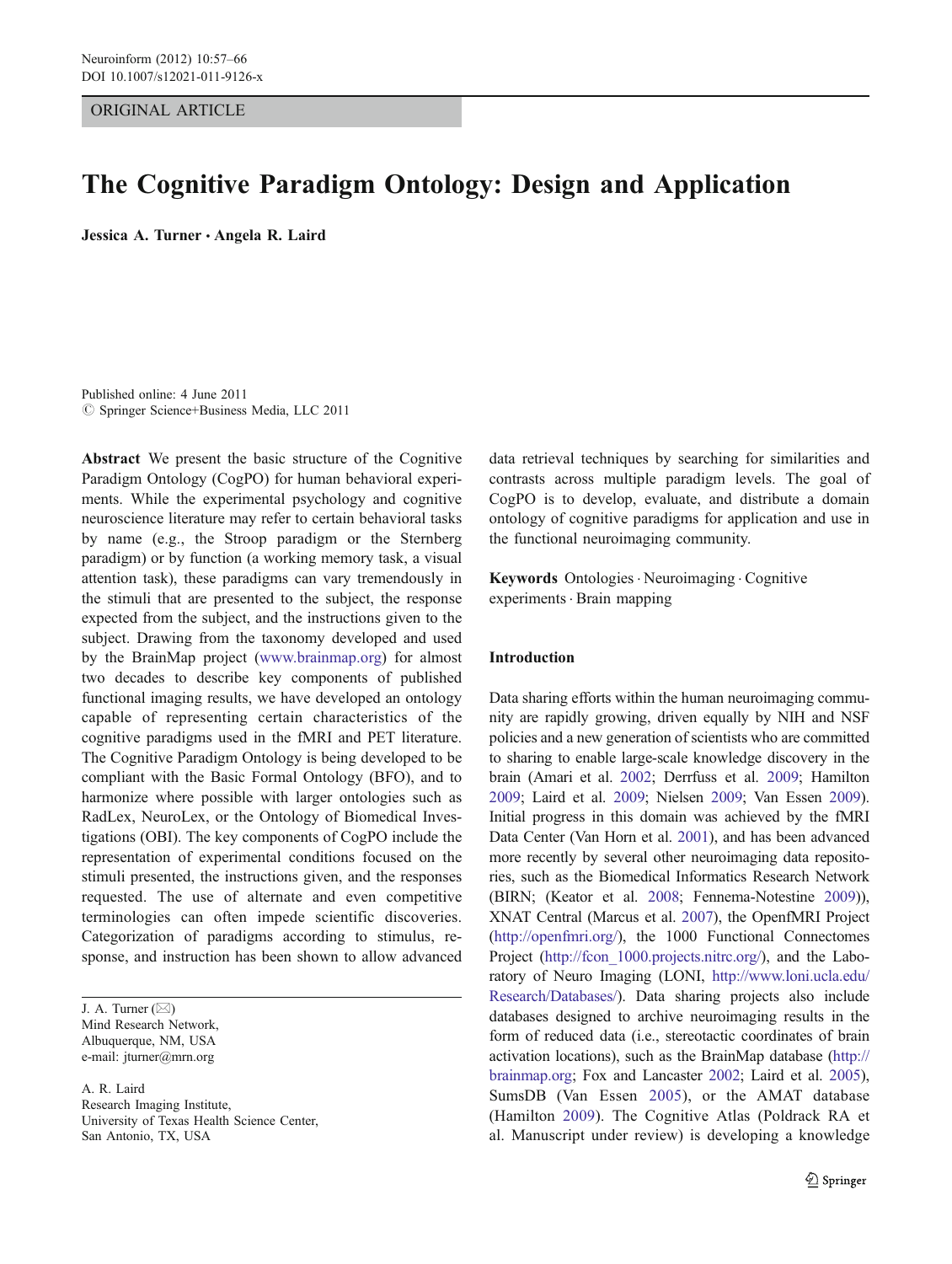base covering terms and assertions regarding cognitive science, e.g., "Working memory is a kind of memory." The ability to integrate data and information across these different neuroscience repositories is being spearheaded by the Neuroscience Information Framework (NIF; (Gardner et al. [2008\)](#page-9-0)), across biomedical repositories more generally in BIRN, and internationally supported by the International Neuroinformatics Coordinating Facility working groups (INCF, [www.incf.org\)](http://www.incf.org).

These data sharing efforts have highlighted the need for standardized terminologies within neuroimaging data descriptions (Bug et al. [2008](#page-8-0); Larson et al. [2009](#page-9-0)), and minimum information standards such as those being suggested by International Neuroinformatics Coordinating Facility (INCF [2010](#page-9-0)). Standardized terminologies can serve as a common vocabulary for data sharing; but once the effort is begun to define the terms clearly, the next step is defining how the concepts those terms represent are related—what is the relationship between Brodmann area 9 and the dorsolateral prefrontal cortex, and can we use that in integrating neuroimaging results, for example? The combination of standard terms and their relationships in a formalized language produces an ontology, i.e., a representation of a domain of knowledge. These ontologies, written in the Web Ontology Language (OWL; (W3C-OWL-Working-Group [2009](#page-9-0))) for the most part, provide a framework for connecting meaning to data sets and repositories in a way that can be used by automated systems.

Within the development of ontologies for neurobiological data sharing, different domains have already been identified. RadLex, the ontology of radiological procedures for RSNA, describes radiological procedures including CAT scans, PET scans, and structural and functional magnetic resonance imaging (MRI) methods with some level of detail (Langlotz [2006](#page-9-0)). Neuroanatomical ontologies such as the Foundational Model of Anatomy (FMA) provide structured representations of body parts and neuroanatomical labels (Rosse et al. [2003](#page-9-0); Cook et al. [2004](#page-8-0); Golbreich et al. [2006\)](#page-9-0). The Ontology for Biomedical Investigation (OBI) provides the basic structure for describing a generic experimental process, and teasing out the representation of the experimental sample from the analytical methods from the equipment used (Brinkman et al. [2010\)](#page-8-0).

The ability to describe the cognitive paradigms used during the behavioral portions of a neuroimaging study is critical for sharing data and integrating information across experiments. Cognitive paradigms are not standardized; they are infinitely flexible, and can vary by choice of stimuli, timing, the instructions given to the subject, and the responses the subject is expected to make. There are some general classes of experiments that have been established

when a researcher initially develops a paradigm and others continue to use it over many different experiments (the classic Stroop experiment (Stroop [1935\)](#page-9-0) is an example); more common, however, is the experiment that is executed once, then modified for the following experiment or to emphasize something new in a different experiment (e.g., the emotional Stroop experiment (McKenna et al. [2004](#page-9-0))). Moreover, many behavioral paradigms are used once and never repeated. To encompass the ever-increasing complexity of experiments being used by investigators, a standardized structure for describing cognitive paradigms in human neuroimaging, or cognitive psychology in general, needs to be flexible.

The BrainMap repository has dealt with this problem for several decades, beginning in the late 1980s as a database of published findings in the human neuroimaging literature, first in PET and then fMRI. The goal of BrainMap was to allow aggregation of studies and their findings to determine similarities and easily allow consistent patterns of findings across multiples studies to be identified. BrainMap now archives the results of 2,060 publications (as of December 2010), which includes 11,696 subjects reporting 76,872 activation locations across 9,712 experiments. The schema that BrainMap uses to describe experiments is generally applicable, but is not in itself a strict ontology; however, we use its approach and basic terminology as the backbone of the Cognitive Paradigm Ontology.

Ontologies within biomedical research have the option of being coordinated through the Open Biomedical Ontologies (OBO) Foundry, which is a community of ontology developers committed to interoperable, orthogonal biomedical ontologies (Smith et al. [2007](#page-9-0)). In keeping with the overarching philosophy of the OBO Foundry, we are building CogPO using the Basic Formal ontology (BFO; [www.ifomis.org/bfo\)](http://www.ifomis.org/bfo) as the upper-level ontology, and the Relationship Ontology (RO) as the foundational set of relationships (Smith et al. [2005;](#page-9-0) Arp et al. [2008](#page-8-0)). We add new relationships only as necessary. We used the Information Artifact Ontology (IAO) as the midtier ontology, which was the starting point for CogPO development.

The IAO ([http://neurocommons.org/page/Information\\_](http://neurocommons.org/page/Information_Artifact_Ontology) [Artifact\\_Ontology\)](http://neurocommons.org/page/Information_Artifact_Ontology) is a spin-off of OBI that focuses on the more abstract concepts of information that are critical to scientific work, but not well-defined within the other ontologies. The IAO focuses on the relationship between the artifact (the document, the plan, the lab book, the computer program) and the information it contains about the experiments, the methods, the subjects, etc. Neuroimaging experimental paradigms represent plans for experimental procedures, generally; what is described in the literature is what was expected or planned, and in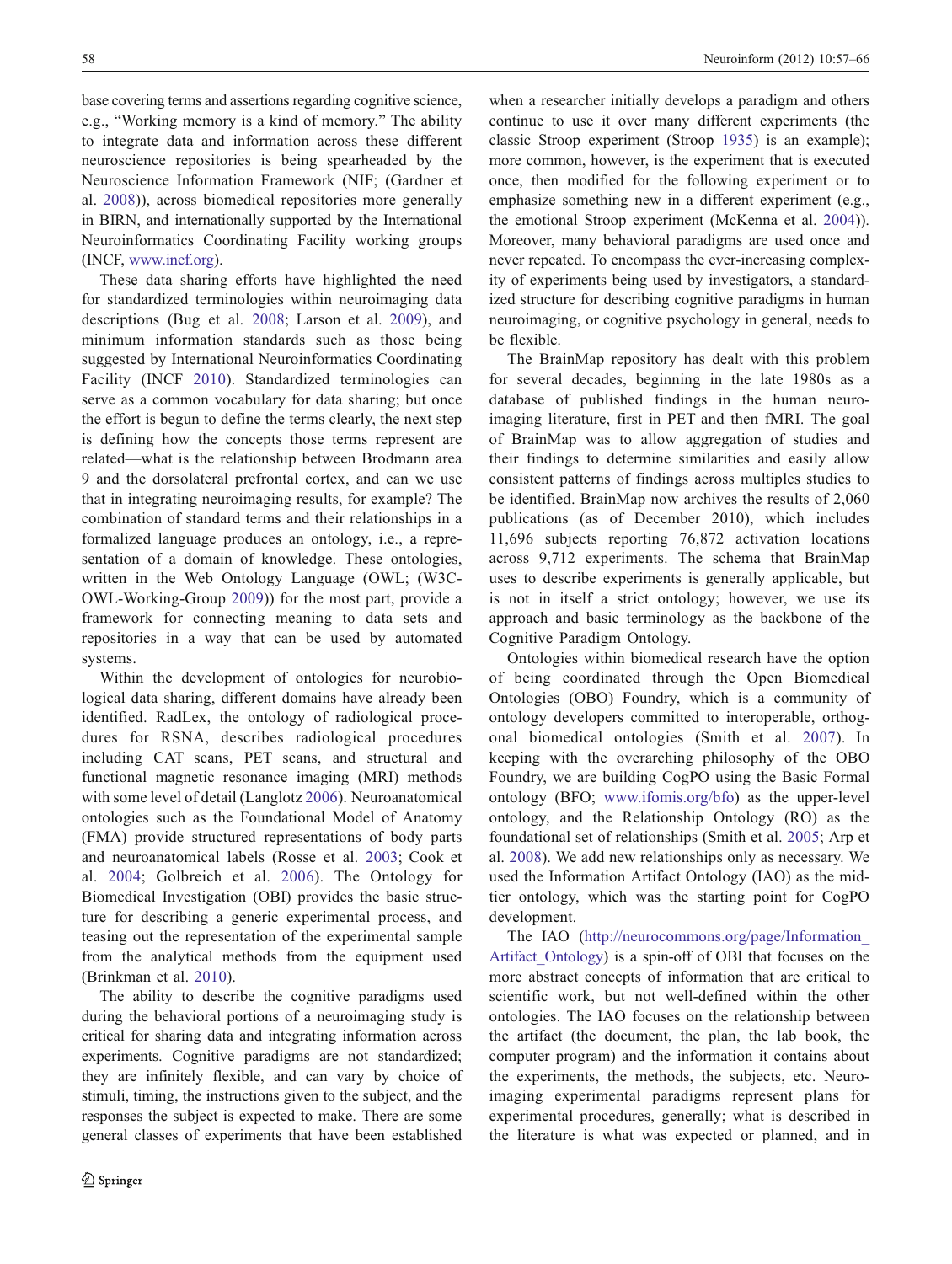general what was done, but it does not necessarily describe what actually happened. A paper may report that subjects were told to push a button when the light flashed—most of the time that is what the subjects did, and the neuroimaging results are interpreted to represent that action, even though there will be some instances in which a given subject may not have responded correctly to the flash of light. For the purposes of CogPO, we develop the ontology to represent what was intended by the experimenters and what instructions were given, and not what the subject may have actually perceived about the stimuli or what they thought they were doing.

We present here the structure of CogPO, the key terms and relationships, and the application to several published neuroimaging paradigms.

#### Structure of CogPO

The core terms of CogPO are shown in Table 1, and their definitions and usage are given below. Throughout this paper we will denote terms and relations which are part of an ontology in italics to differentiate them from their use in common English (e.g., Stimulus as a term in CogPO rather than the stimulus in a given experiment). We chose the Basic Formal Ontology as our foundational ontology, in keeping with best practices for the OBO Foundry; we started with the Information Artifact Ontology, which also uses BFO as its foundation, and added CogPO within its structures. The CogPO wiki ([www.wiki.](http://www.wiki.cogpo.org) [cogpo.org](http://www.wiki.cogpo.org)) allows term-by-term browsing for a more complete view.

#### Table 1 Basic concepts within CogPO

Concepts Parent class Definition Restrictions Behavioral Experimental Paradigm OBI:'Planned process', BFO: processual\_entity Within an Experimental Paradigm, the behavioral paradigm describes the behavioral aspects of the experiment: what stimuli are presented to the subject when, and under what conditions, and what the subject's responses are supposed to be. Must have\_part at least one Behavioral Experimental Paradigm Condition Behavioral Experimental Paradigm Condition OBI:'Planned process', BFO: processual\_entity A planned combination of stimuli and instructions regarding responses to the experimental subjects (who are only involved once the process is implemented). (has\_instructions some Instructions) and (has\_stimulus some Stimulus) and (has\_response\_type some Response) Stimulus Role BFO:role The role of a stimulus in a behavioral experiment is attributed to the object(s) which are presented to the subject in a controlled manner in the context of the experiment. Response Role BFO:role The role of response is attributed to the overt or covert behavior which is elicited from the subject in an experimental condition. Stimulus BFO:ObjectAggregate The object or set of objects, internal or external to the subject, which is intended to generate either an overt or covert response in the subject as part of an experimental condition. Response BFO:'process aggregate' The overt or covert behavior which is elicited from the subject in an experimental condition. Instructions IAO:'action specification', BFO: generically\_ independent\_continuant Instructions are the information-bearing entity that sets up the rules for desired behavior from the subjects. An explicit direction that guides the behavior of the subject during the experimental conditions. Instructions serve the function that they lay out what the response behaviors should be for any set of stimuli in the experiment. Stimulus Modality BFO:quality The quality of the sensory perception of an explicit stimulus. Inheres\_in only Explicit Stimulus Response Modality BFO:FiatObjectPart Class of body parts used to perform the actions which can play the role of an overt response Relationships Parent Class Domain Domain Range Has\_stimulus Has\_participant Behavioral Experimental Paradigm Condition Stimulus Has\_response\_type Has\_part Behavioral Experimental Paradigm Condition Response Has\_instructions Has\_participant Behavioral Experimental Paradigm Condition Instructions Has stimulus modality Bearer of Explicit Stimulus Stimulus Modality Stimulus Modality Has response modality Has participant Overt Response Access Presponse Response Modality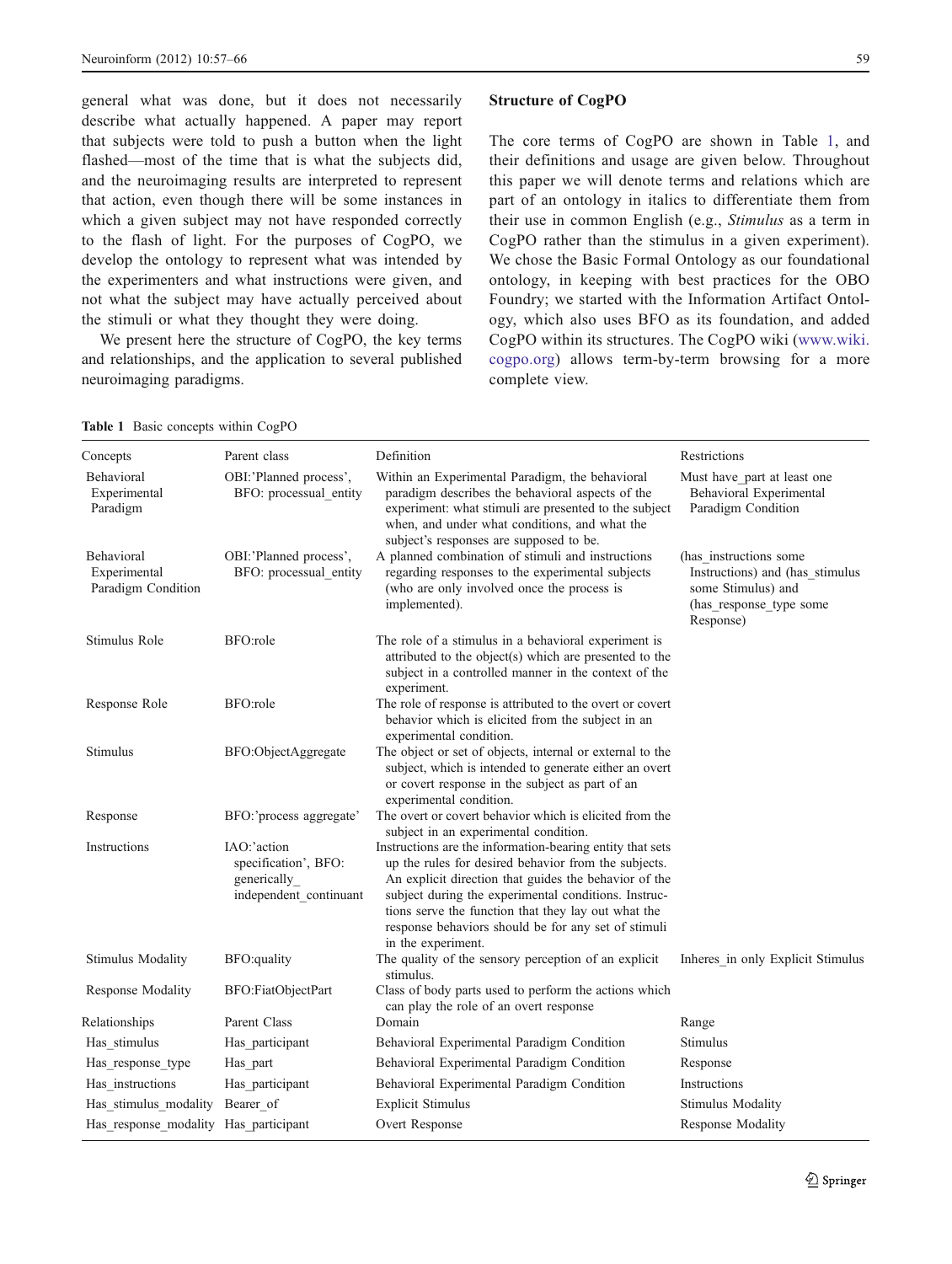Every term has a label, meant to be the readable term understandable by the casual user. This is in contrast to the Uniform Resource Identifier (URI) for the term, which is meaningless to the casual user. The URI provides a unique identifier for a term that can be held constant while the definition is changed or the label is modified, such as to correct a spelling error or to change capitalization. When the URI is retired, the concept is no longer available within the ontology. Besides a label and a URI, we also have a definition, the definition editor(s), the source for the definition, and any comments or usage notes. We can use these to expound on the differences between these terms and the precise terms used in the BrainMap schema, where needed, or to capture and summarize the arguments about the term's definition, so that the same points do not need to be revisited over time. The annotation fields for these are drawn from IAO.

# Behavioral Experimental Paradigm

The first key term in CogPO is the Behavioral Experimental Paradigm. Even though CogPO is designated as a "cognitive" ontology, many of the included paradigms are emotional or interoceptive in nature and not rightly termed as involving cognition. We defined the behavioral experimental paradigm as a subtype of the IAO term planned process, as it refers to a planned process which occurred, describing what subjects were supposed to hear, see, or do during the experiment. The paradigm covers what is described in neuroimaging papers often under the heading of "Task". It does not capture what may have happened in any particular subject's neuroimaging session, when the subject fell asleep and failed to respond, or the video projector failed halfway through the last run and the subject couldn't see the stimuli. These deviations from the protocol would be outside of CogPO's scope; other researchers may need to represent such details explicitly, and could in theory do so using terms regarding the implementation of plans from within OBI.

The subtypes of Behavioral Experimental Paradigm are named paradigms that are recognized by BrainMap, which include the Stroop task, Oddball Discrimination, Delayed Match to Sample, etc. These can be defined by logical constraints when possible (e.g., a task is an auditory oddball task is and only if it is an oddball task with auditory stimuli). The list of subtypes can be expanded as the community recognizes that more paradigms are needed, e.g., if it is recognized that experiments with particular types of stimulus/response/instruction combinations always activate the anterior cingulate that could be logically defined as a new paradigm class. The Cognitive Atlas project is also defining classes of experimental paradigms in cognitive psychology, and a process for incorporating the new paradigm classes across both projects is in development.

Behavioral Experimental Paradigm Conditions

Within a recognized class of paradigms, there are variations in the stimuli used (e.g., is a given oddball task implemented with visual or auditory stimuli?), the requested responses (e.g., should subjects use their hand to respond, their foot, or an eye movement?), or the instructions given to the subject (e.g., upon viewing emotional faces, should the subject discriminate according to the emotion or gender of the face?). Thus the linchpin of CogPO is the Behavioral Experimental Paradigm Condition, another planned process which must include at least one stimulus, one instruction, and one response type. Following the standards set in neuroimaging experimental design, each experimental paradigm must have at least two conditions (i.e., an experiment with only one condition is not an experiment). For example, the Auditory Oddball Paradigm class contains paradigms that have at least two conditions, both of which have stimuli with an auditory modality, one of which requires a response (the target or oddball stimulus) and one of which does not (the standard stimulus).

In general, experimental studies do not repetitively use the same exact paradigms, but develop new ones, some that do not clearly fit into a recognized class. Paradigms that are used in a single study and never used again would simply be described as instances within the Behavioral Experimental Paradigm, with their conditions represented as instances of Behavioral Experimental Paradigm Condition. A new class of paradigm can be defined when enough individual experiments with similar conditions are described. In the experience of developing BrainMap over the years, once at least five instances exist that use the same combination of conditions, a new class can be named of which they are examples.

# Stimulus, Response, and Instructions

The term "stimulus" is particularly challenging, since it is used in many different domains in generally similar but illdefined ways. In effect, anything can be a stimulus, since anything can elicit a response from the subject, whether it is the lights being on in the experiment room (which may be irrelevant to the outcome of the experiment) or a dose of a drug (which is critical to the outcome). Thus in CogPO, we define the Stimulus Role, a role which is played by whatever is used deliberately as part of the experimental design to elicit a response from the experimental subject. The class Stimulus is an Object Aggregate within BFO, and is a class that defines all the things that can play the role of stimulus (e.g., acupuncture, tones, music, movie clips, faces, images, internal thoughts and images, etc). This is currently circumscribed by the finite list of stimulus types that the BrainMap schema recognizes, but can be expanded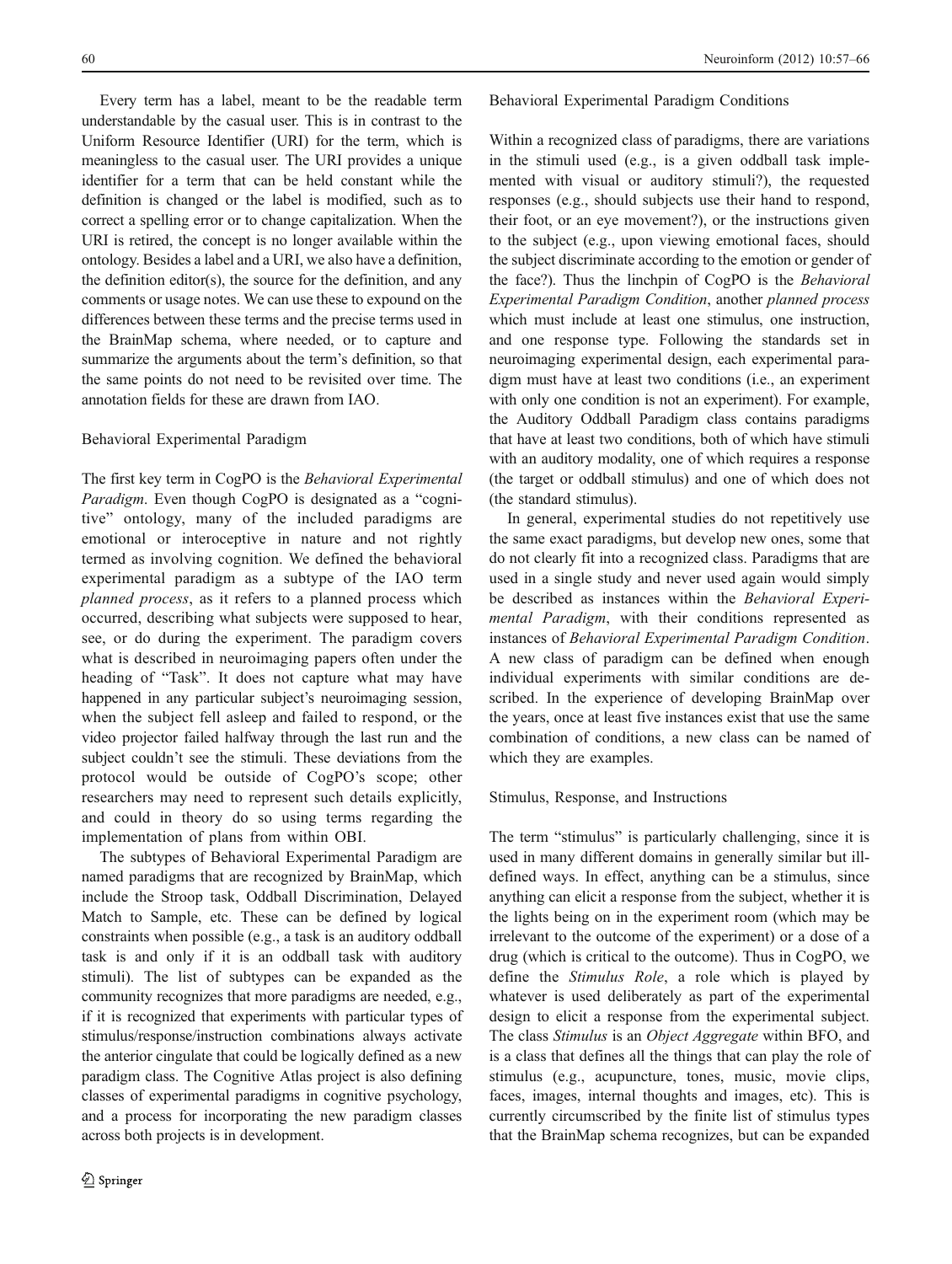when necessary. There are two immediate subtypes of Stimulus: Explicit Stimulus, which is generated under the experimenter's control and exists external to the subject at least at some point in time, and *Implicit Stimulus*, which is generated by the subject. Explicit stimuli such as visually presented images or tactile stimulation are the more commonly found in the neuroimaging literature; however, implicit stimuli are important in studies of resting state fluctuations, mental imagery, autobiographical memory, and meditation, to name a few.

Every Explicit Stimulus has at least one Stimulus Modality, which refers to the sensory system targeted by the stimulus; these can be restricted *a priori* in some cases. Tones have the stimulus modality of Auditory Modality, for example, while Food has the stimulus modality of Gustatory Modality, but Film Clips can have both the auditory and visual modality. A Stimulus Modality is a "quality" from BFO, as it is the quality of stimulating a particular sensory system, and is not the sensory system itself. The relationship between an Explicit Stimulus and its stimulus modality is represented in CogPO as has stimulus modality, which is a subclass of the OBO Relation bearer of, that links objects and qualities, roles, or functions more generally. The relationship has stimulus modality is restricted specifically to the domain of Stimulus and the range of Stimulus Modality.

The Response Role is played by the Response, the overt or covert behavior elicited from the subject in the experimental condition. A response can be an Overt Response, i.e., a response made with a body part that is externally observable (a button press or eye movement, for example); or a Covert Response performed internally, such as a silently rehearsing or naming objects. A response may be considered a combination of processes unfolding over time, and thus in CogPO we have made Response a subclass of the BFO term Process Aggregate. The Response Modality that each overt response must have is actually the body part used in the response. Thus the Button Press subclass of Response may have the Response Modality of Foot or Hand or whatever body part is used to push the button. The body part terms have been incorporated from the Foundational Model of Anatomy (FMA) using the MIREOT process ([Xiang et al.\)](#page-9-0), and have the parent class fiat object part from BFO. A fiat object part is a part of an object which is not demarcated by any physical discontinuities; the precise boundary where the wrist becomes the hand, the foot becomes the ankle, or the eye becomes the optical nerve is not physically determined.

The term Instructions are an Action Specification from IAO. They are currently one-word summaries from the BrainMap listing—Attend, Discriminate, Encode, Smile, etc. They each include a definition, and usage clarifications where needed. They do not have any other limitations or relationships at this point, though they could be restricted to particular response types or paradigm conditions if needed.

The relationships used within CogPO include the following from the Relationship Ontology (RO): has part, has participant, and the extension to RO to include bearer of and inherent in for the qualities and roles. The relationship between Behavioral Experimental Paradigm and some Behavioral Experimental Paradigm Condition is has *part*. We propose new relationships that are specific to the domains and ranges of CogPO terms: a Behavioral Experimental Paradigm Condition has\_stimulus of something that comes from the class Stimulus, and has response of something that comes from the class of Response. Has stimulus and has response are both subtypes of has part; has stimulus modality, which describes the relationship between a stimulus and its modality, is a subtype of bearer\_of, while has response modality is a subtype of has part (since response modalities are the body parts used to make the response).

### Application to Published Cognitive Paradigms

To demonstrate CogPO's application, we present the representation of two example cognitive paradigms from published fMRI papers. These two paradigms were selected since both are present in the BIRN Data Repository ([http://](http://www.birncommunity.org/resources/data/) [www.birncommunity.org/resources/data/\)](http://www.birncommunity.org/resources/data/) as well as the BrainMap database, and therefore represent two potential examples for querying and automated reasoning across distributed data sources.

# Auditory Oddball Paradigm

The first paradigm is a classic auditory oddball paradigm, as used in (Ford et al. [2009\)](#page-8-0) and (Kim et al. [2009a](#page-9-0)), and which is a type of paradigm with 11 variations within the BrainMap repository. The task consists of a stream of tones being played at a constant interval. In the representative example of this task (Ford et al [2009\)](#page-8-0), the tones are space 500 ms apart and each one lasts 100 ms. The standard tone is pitched at 1000 Hz and occurs 95% of the time, while the remaining 5% of the time the tone is pitched at 1200 Hz. Subjects are instructed to push a button with the finger of their right hand when the less frequently presented "oddball" tone is heard, and nothing when the standard tone is heard.

The Ford et al. [2009](#page-8-0) paradigm was used by the Functional Imaging Biomedical Informatics Research Network (FBIRN) in one of its multi-site neuroimaging studies of schizophrenia, the "Phase II" study. It can be stored in the CogPO ontology as the idiosyncratic string "FBIRN Phase II AudOdd", which is an instance of the class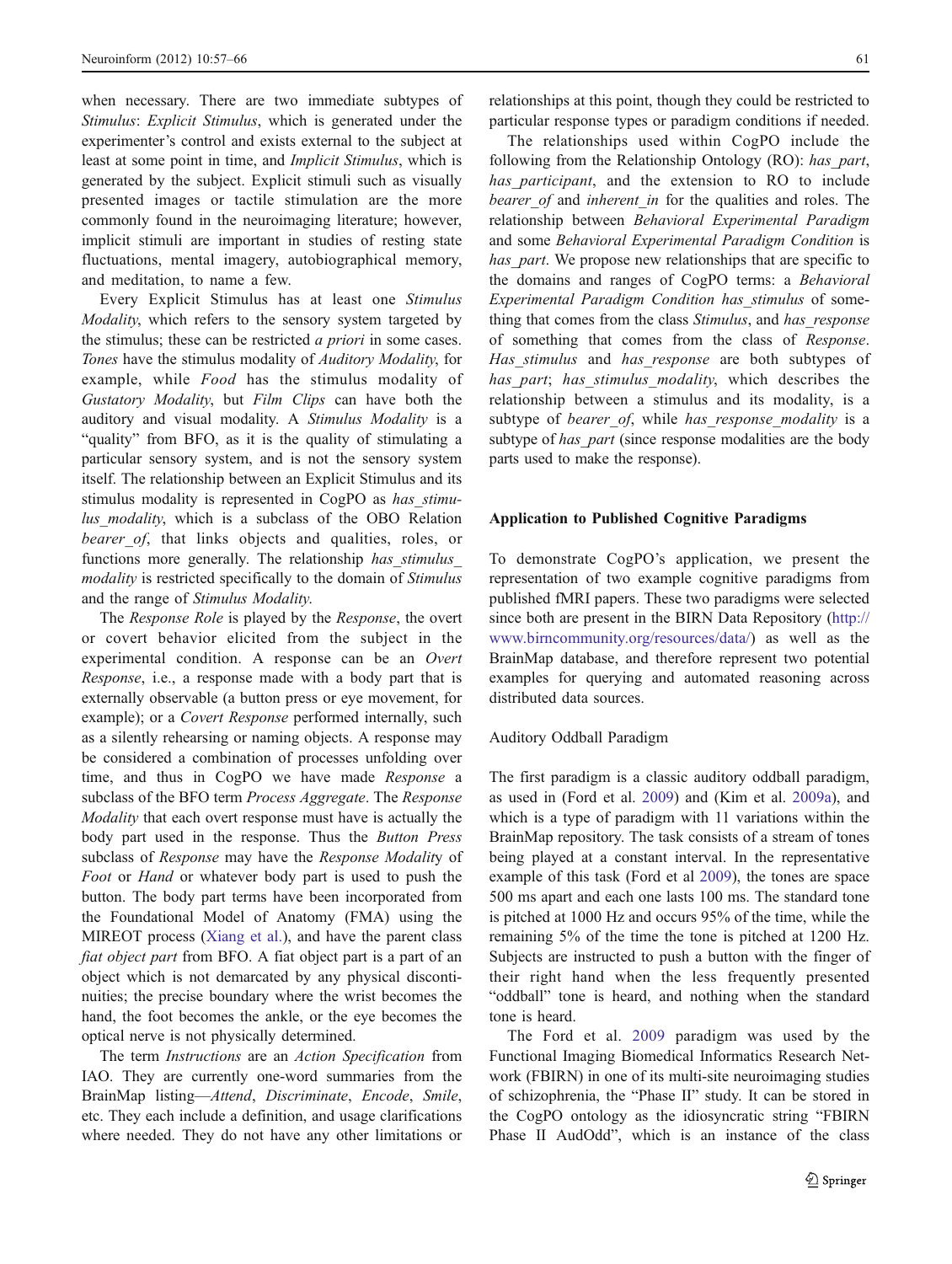Auditory Oddball Paradigm. It has two experimental conditions. The first condition can be stored as the "FBIRN Phase II AudOdd Standard Tones" condition, which has stimulus Tones, has response some Covert Response, and has instructions Attend. The second condition is the "FBIRN Phase II AudOdd Target Tones" condition, which has stimulus Tones, has response Button Press, and has instructions Discriminate. Within the larger CogPO framework, an auditory oddball paradigm is defined as being a paradigm that has at least two conditions, which both have a stimulus type with the auditory modality. One of the two conditions has no response while the other condition requires a response. Some published auditory oddball experiments have three or more conditions (e.g., standard tones, target tones, and novel tones ((Kiehl et al. [2005](#page-9-0))), or do not use Tones as their stimuli (e.g. the sounds of barking dogs and sheep were used in a variation of an oddball task by (Altmann et al. [2007\)](#page-8-0)). Thus when defining the auditory oddball paradigm, we could not restrict the number of conditions to only two, or the stimulus to only Tones.

Within the CogPO ontology the stimulus class of Tones is constrained to have the stimulus modality of Auditory Modality, since tones cannot be presented via any of the other stimulus modalities (e.g., visual or tactile). Thus when the repository is searched for all paradigms with an auditory stimulus, the "FBIRN Phase II AudOdd" paradigm is identified, among others. More detail regarding the stimuli could be included, if necessary. For example, it may be important for researchers comparing auditory oddball papers to know what the specific pitch and timing of the tones were, or the digital onset and offset details of the sounds. CogPO could be extended to cover this additional information by adding properties to the stimulus class of Tones to represent the frequencies or durations of the presented tones. However, these extensions are best driven by specific use cases, and have not been needed within the scope of the BrainMap repository; thus CogPO 1.0 does not include that level of detail at this point.

#### Sternberg Paradigm

The second example paradigm we discuss is the version of the Sternberg [\(1966](#page-9-0)) task used in several previous neuroimaging studies (Brown et al. [2009](#page-8-0); Kim et al. [2009b;](#page-9-0) Potkin et al. [2009](#page-9-0)), and is a type of paradigm with 23 variations in the BrainMap database. The representative example of this task is the FBIRN Serial Item Recognition Paradigm (SIRP), whose design is shown in Fig. 1 below. This is a more complex paradigm than the auditory oddball task. The FBIRN SIRP includes multiple encoding and recall conditions in which the memory load is parametrically modulated, and a fixation condition in which subjects passively watch scrambled images, which serves as a baseline for the experiment. In the encoding conditions, subjects are briefly shown one, three, or five digits, which they are instructed to remember with no overt response. In the immediately following set of probe conditions, they are shown a series of digits and are instructed to indicate with a button press whether the presented digit was one of the memory set or not. This creates a total of seven conditions: one fixation condition, with the stimulus type of Fixation Point, the instructions Fixate and the response type Covert Response; three encode conditions, with the stimulus type of Digits, the instructions Encode and the response type Covert Response; and three probe conditions, with the stimulus type of *Digits*, the instructions Recall and the response type Button Press. As with the auditory oddball paradigm, more details could be included if needed. For example, the delay between the end of an encode condition and the subsequent probe condition can be manipulated in such experiments, and may need to be represented in future versions of CogPO. This information could potentially be included in an additional property that has a temporal duration. The number of items in the memory set could also be made explicit as another property.

Fig. 1 The experimental conditions of the Sternberg paradigm from Brown et al. [2009](#page-8-0) discussed in the text. The horizontal arrangement shows an example of the timecourse of the experimental conditions. The number of items to be remembered could be 1, 3, or 5 digits; the different levels of memory load were presented multiple times with new datasets each time in pseudorandom, balanced orders, interdigitated with fixation conditions

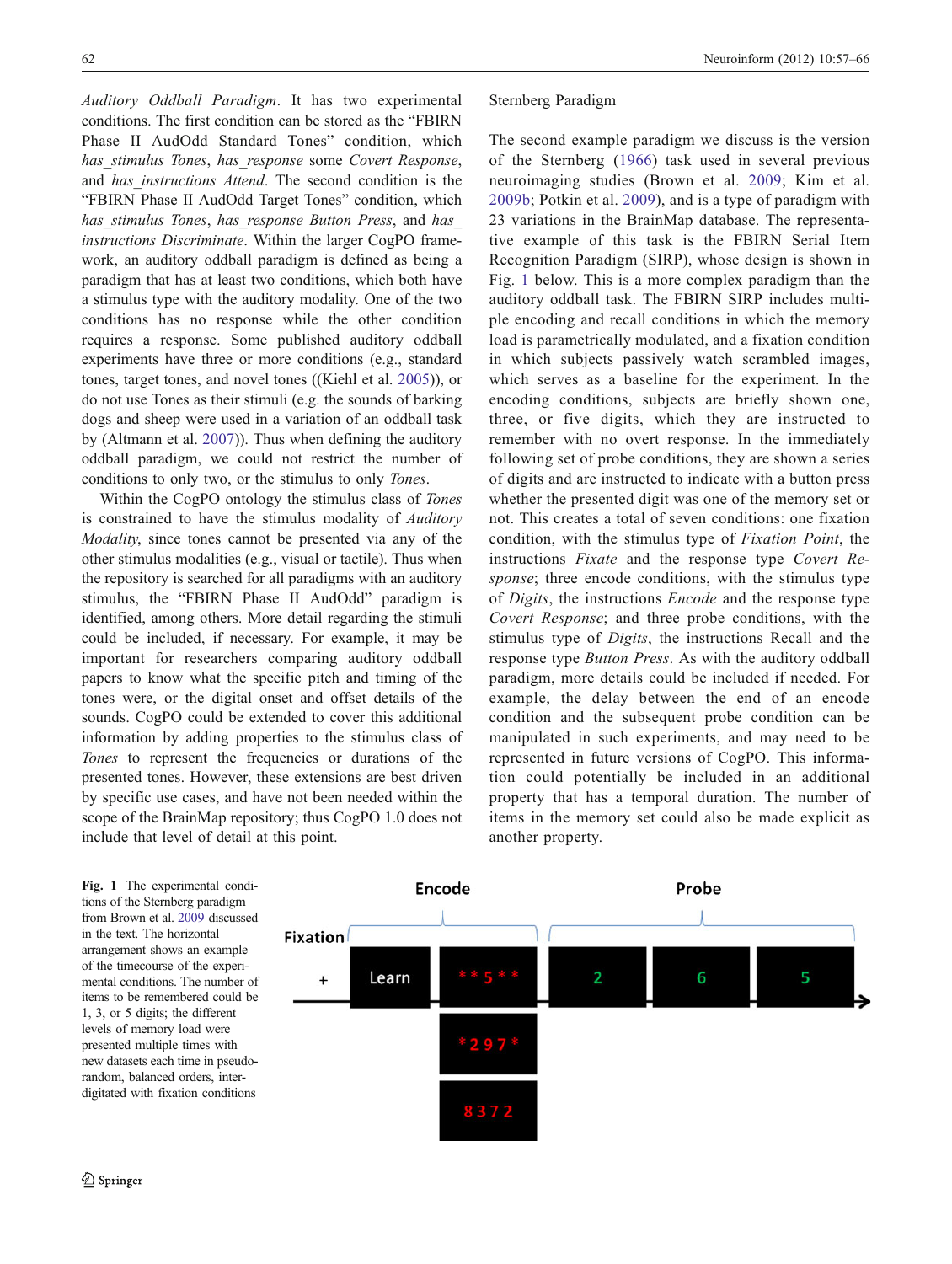#### CogPO Release to the Community

CogPO Version 1.0 was released in November 2010, and is open for community feedback through several forums. It is presented as part of a CogPO specific wiki at [www.wiki.](http://www.wiki.cogpo.org) [cogpo.org](http://www.wiki.cogpo.org). Any member of the research community can register on this wiki and comment on or create new concepts, properties, or relationships. CogPOver1.owl is available for download from [www.cogpo.org/ontologies/.](http://www.cogpo.org/ontologies/) CogPO 1.0 has also been submitted to the Neuroscience Information Framework Standard ontology (NIFSTD) and can be queried through the Neurolex wiki and examined within the context of a larger ontology of neuroanatomical and experimental terms. From within NIFSTD it can also be used to annotate datasets for specific querying and comparisons. Lastly, CogPO 1.0 is also available for visualization or download from the National Center for Biomedical Ontologies (NCBO)'s Bioportal at [www.biportal.ncbo.org.](http://www.biportal.ncbo.org)

## Discussion

As data sharing initiatives continue to expand within the functional neuroimaging community, the need for comprehensive ontologies also increases. As early as 2002, it was realized that without a standardized representation of behavioral experiments, "image data are incomparable and cannot be databased to their fullest potential"(Toga [2002](#page-9-0)). To address this need, we have developed an OWL representation of experimental conditions for cognitive or behavioral paradigms that are commonly used in human neuroimaging or psychological experiments. Our first version of the Cognitive Paradigm Ontology (CogPO) includes an initial description of stimulus types presented to the subject, the instructions given to the subject, and the response type requested from the subject.

The CogPO .owl files are available on the CogPO website [\(www.cogpo.org\)](http://www.cogpo.org), for download and use by the research community; the terms are also available for browsing and comparison with other biomedical ontologies through the NCBO BioPortal ([http://bioportal.bioontology.](http://bioportal.bioontology.org/) [org/\)](http://bioportal.bioontology.org/). Feedback on the terms, their definitions and relationships can be provided via the CogPO wiki ([www.wiki.](http://www.wiki.cogpo.org) [cogpo.org\)](http://www.wiki.cogpo.org), where community-generated modifications and suggestions can be discussed and curated prior to inclusion in upcoming releases of the ontology. This is in keeping with the Neuroscience Information Framework (NIF) NeuroLex practices, of providing a wiki page for each term that lays out its definition, relationship within the class hierarchy, logical constraints, and editors or source of each definition. Each CogPO class is also linked both on the Wiki and in the OWL files to a PubMed ID for a neuroimaging paper that exemplifies that term in its

experimental paradigm. The Metaneva project ([www.](http://www.metaneva.org) [metaneva.org\)](http://www.metaneva.org) is a related project within the non-human neurophysiology domain to standardize vocabularies and meta-data descriptions for single-unit recording experiments. They also borrowed from the BrainMap terminology, and as a result have already suggested terms that will be included in the next release of CogPO.

We envision the immediate uses of CogPO being as annotations for databases of cognitive neuroscience or psychology experiments, or for textual markup in the literature, which will quickly identify where it needs expansion to deal with novel applications. Experiment scripts and programs from Eprime, Presentation, CIGAL and other software programs could be annotated with the appropriate CogPO terms, so that users of those particular experimental scripts and programs would be easily able to annotate their data and link it into broader data-sharing efforts. Semantic Web applications that use RDF and OWL as interchange formats could in principle include a rdf: tag which links to a URI for a CogPO term, which would be helpful in search and retrieval applications. The XMLbased Clinical and Experimental Data Exchange (XCEDE) format for meta-data sharing (Keator et al. [2006;](#page-9-0) Gadde et al. [2011\)](#page-9-0) provides a structure that can house CogPO URIs as descriptors of the cognitive paradigms used in an experiment, as well.

We acknowledge that Stimulus and Response are temporary concepts, which we expect to become an inferred class as CogPO interacts with other ontologies. For example, tones are not really a stimulus type, but instead they are a kind of sound. Similarly, a button press can be thought of in many ways other than as an experimental response. However, the development of a full ontology of sounds and their characteristics, or hand movements and their uses, was outside the scope of CogPO. When such an ontology exists, we will modify CogPO to refer to that ontology's concept of sounds or actions, with the caveat that that concept in question can play the Stimulus Role or Response Role as relevant. An example of this interplay between ontologies is already shown with Response Modality, whose subclasses have been linked from the Foundational Model of Anatomy. We anticipate that we will eventually have links to ontologies of sounds, shapes, food, actions etc., and Stimulus and Response will become inferred classes of things that play the relevant roles in an experimental condition.

CogPO 1.0 allows for a description of the experiment as might be drawn from the published study, and reflects an intended experimental paradigm, from which any given dataset might deviate to some extent. CogPO 1.0 also does not include all possible information regarding the cognitive paradigm. Within a published description of an experiment, information is often provided regarding characteristics of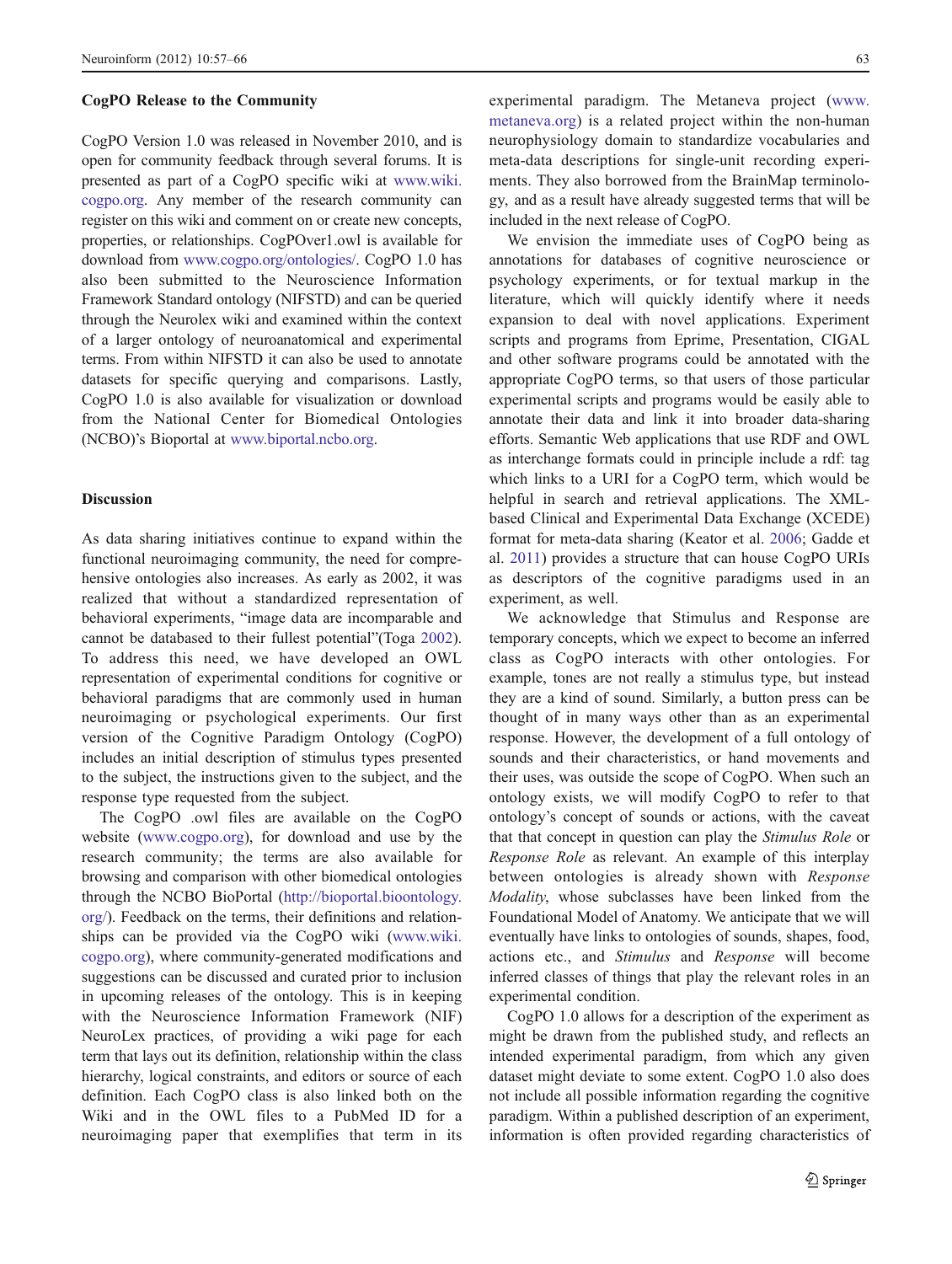the stimuli that are not included here, such as the specific color of a target square, or the visual angle of a checkerboard stimulus, or the frequency and duration of a tone. These characteristics can be very domain-specific, and potentially infinite in their variations. Thus we have chosen to develop a high-level description of these concepts as an initial version of standardizing descriptions of experimental paradigms. However, if in the future, the precise angle of a corner in some visual stimulus is found to be a critical detail whose inclusion in CogPO will result in more powerful data mining applications, then these additional descriptors of the stimulus, response, and instructions can be added to a later version of the ontology. Annotating the data to indicate that in a particular dataset the subject failed to press the button, for example, or pressed the button more than was instructed, requires an extension that is not available in this current formulation. This kind of deviation in particular is a challenging issue: representing logically that a button press was expected but not received is similar to attributes required to describe cancerous tissue samples as having "too many" cells of a particular type to be healthy, or describing a mouse as being "smaller than normal"—conceptually it is quite simple, but within a logically rigorous framework it is more challenging. Discussions regarding these issues are ongoing within OBI, NIF, PATO and other large-scale ontological development projects (Mabee et al. [2007](#page-9-0); Washington et al. [2009;](#page-9-0) Mungall et al. [2010\)](#page-9-0). We fully expect that CogPO will grow and evolve as the need to represent more of these details arises.

The BrainMap database, from which the basic classes and definitions of CogPO were drawn, includes additional metadata beyond what is needed to characterize the behavioral paradigm. BrainMap focuses on the reduced data of coordinates that are published in functional neuroimaging studies, which are derived from comparing neuroimaging data from at least two experimental conditions, or the same condition across at least two subject groups. Thus, BrainMap includes terminology for describing subject groups (e.g., males, females, both; healthy, or with a particular diagnosis; children, adult, elderly adult, etc.), the context of the study (e.g., the investigative purpose, such as to identify the effects of disease, gender, drugs, or normal human brain mapping), and the behavioral domain under study (e.g. the cognitive process isolated by the experimental contrast, such as working memory, speech, audition, etc.). Future versions of CogPO will be expanded to include some of this information; the descriptions of subject types and characteristics can be pulled from other ontologies, but the context of the study (e.g., pre or posttreatment) is particularly important both in human and animal behavioral studies, and its inclusion in CogPO may result in improved data retrieval and discovery.

CogPO was designed specifically to address descriptions of tasks employed in neuroimaging studies, but does not currently include links to the cognitive processes that are elicited by those tasks. While these concepts are included in the BrainMap database as "behavioral domains", they are also being standardized and described in the Cognitive Atlas (Poldrack [2006](#page-9-0); Poldrack RA et al. Manuscript [under](#page-9-0) [review\)](#page-9-0). In BrainMap, the behavioral domain terms are assigned on the basis of what the study authors include in the published paper; the experimental paradigms are generally part of the operationalization of the behavioral domain or domains. However, these terms may change with time based on the results of ongoing research. For example, previous debates over short term, intermediate term, and long-term memory are no longer phrased in those terms. What is classified as attention versus what is executive function versus what is impulse control within psychological research may change with time. If these links are explicit within the ontology then the ontology must be reconstructed or refactored every time the research community consensus about cognitive processes changes. This contributes to the particular problem of "speciation" in cognitive paradigms (Bilder et al. [2009\)](#page-8-0) that stems from the ongoing changes to paradigms due to shifts in conceptual understandings. The CogPO approach is less susceptible to the whims of conceptual shifting within the domain, in that while one's research interests may progress from "working memory" to "executive function", one may continue to be interested in paradigms in which (1) a target set of letters were presented, followed by a probe letter, (2) after which subjects indicated if the probe letter matched any target, (3) using a button press response. These conditions and the comparisons between them have the potential be considered as operationalizations of measuring multiple cognitive processes, including other processes than those that were intended by the original experimental designers.

The link between the CogPO project for ontology development and the Cognitive Atlas project for building a more explicit knowledge base of cognitive processes is ongoing; to date, the paradigm class conditions that are included in both projects have the same definitions, but the potential for extended interoperability goes much further than that. At present, we are developing methods of harmonization that will allow CogPO to link its paradigm classes to cognitive processes identified in the Cognitive Atlas, but we expect to create these links only when the associated definitions are suitably stable and have been vetted by the community.

Comparing results across different experiments via largescale meta-analyses of image data in the BIRN Data Repository or coordinate data in BrainMap may, in fact, help identify meaningful distinctions in how cognitive processes are classified in a project such as the Cognitive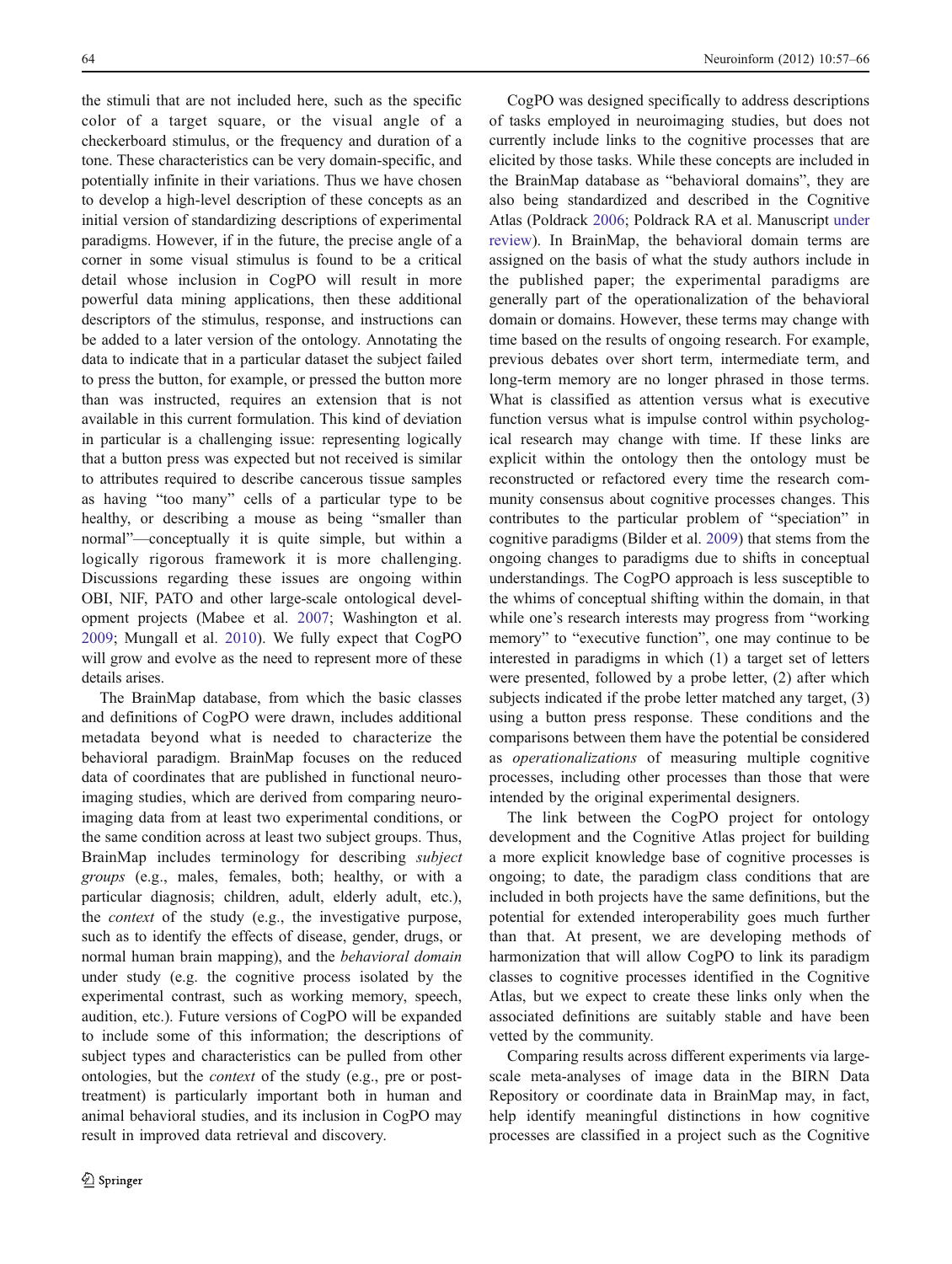<span id="page-8-0"></span>Atlas. For example, data collected across multiple behavioral paradigms may be observed to support a single neuroanatomical circuit, leading to the conclusion that the individual processes can be considered as a unitary cognitive construct. Alternatively, a single cognitive process can be teased apart into multiple constituent components based on varying experimental paradigms that produce different brain activation patterns. The paradigm classes and behavioral domains should eventually be defined from the bottom up, based on patterns in the annotated experimental results, rather than from the top down, based on researcher intent and the then-current view of cognitive processes. We expect that as CogPO becomes richer we will include similarity measures between paradigms to infer classes automatically rather than defining paradigm classes a priori.

A caveat in the current formulation of CogPO is its definition of an experimental paradigm having at least two discrete conditions. This stems from the original model of representing neuroimaging results from a statistical contrast. While effective, this leads to difficulty in representing continuously varying stimuli which technically have an infinity of conditions (as in classical retinotopic mapping studies such as (DeYoe et al. 1996)), and in singlecondition studies. Current neuroimaging studies will sometimes have only a single condition—e.g., resting or watching a movie—followed by complex multivariate analyses of the data to identify intrinsic, covarying neuroanatomical patterns over time without specifically referencing a particular stimulus (e.g., (Spiers et al. [2007](#page-9-0))). While single-condition studies can be represented in CogPO, they do not have a named paradigm class. This limitation will be considered in future releases; given the broader meta-data regarding context and analyses which should be included in representations of cognitive experiments and their results, this may be an unnecessary restriction.

CogPO represents a single building block in the description of experiments in a structured framework, which should ultimately facilitate the representation of the actual experimental process leading to the published results, and the assertions that the published results claim to support. Projects such as the Cognitive Atlas, Knowledge Engineering from Experimental Design (Burns et al. 2009), NEMO (Frishkoff et al. [2007](#page-9-0); Frishkoff et al. [2009](#page-9-0)), RadLex and OBI are also developing representational structures for the details of the experimental methods, the variables and interpretations of the results, in cognitive neuroscience and related domains. The large-scale, automated derivation of novel findings regarding brain function and dysfunction will require integration across these frameworks and their broader use in annotating data repositories, in conjunction with automated reasoning engines.

#### Information Sharing Statement

The Cognitive Paradigm Ontology wiki page can be accessed at [www.wiki.cogpo.org;](http://www.wiki.cogpo.org) the .owl file is downloadable from [www.cogpo.org/ontologies/CogPOver1.owl.](http://www.cogpo.org/ontologies/CogPOver1.owl) CogPO 1.0 is also searchable through the Neuroscience Information Framework ([www.neuinfo.org](http://www.neuinfo.org)), and the National Center for Biomedical Ontologies BioPortal ([www.](http://www.bioportal.bioontology.org) [bioportal.bioontology.org](http://www.bioportal.bioontology.org)). The BrainMap database is available at [www.brainmap.org](http://www.brainmap.org).

Acknowledgements This work was supported by NIH R01- MH084812 to Drs. Laird and Turner (co-PIs). We would like to acknowledge Fahim Imam from the Neuroscience Information Framework ([www.neuinfo.org\)](www.neuinfo.org) for his work in integrating CogPO version 1 into NeuroLex, as well.

#### References

- Altmann, C. F., et al. (2007). Processing of location and pattern changes of natural sounds in the human auditory cortex. Neuro-Image, 35(3), 1192–1200.
- Amari, S., et al. (2002). Neuroinformatics: the integration of shared databases and tools towards integrative neuroscience. Journal of Integrative Neuroscience, 1(2), 117–128.
- Arp, R., et al. (2008). Function, role, and disposition in basic formal ontology. Nature Precedings.
- Bilder, R. M., et al. (2009). Cognitive ontologies for neuropsychiatric phenomics research. Cognitive Neuropsychiatry, 14(4–5), 419–450.
- Brinkman, R. R., et al. (2010). Modeling biomedical experimental processes with OBI. Journal of Biomedical Semantics, 1(Suppl 1), S7.
- Brown, G. G., et al. (2009). Brain-performance correlates of working memory retrieval in schizophrenia: a cognitive modeling approach. Schizophenia Bulletin, 35(1), 32–46.
- Bug, W. J., et al. (2008). The Nifstd and Birnlex vocabularies: building comprehensive ontologies for neuroscience. Neuroinformatics, 6(3), 175–194.
- Burns, G., et al. (2009). Biomedical knowledge engineering tools based on experimental design: A case study based on neuroanatomical tract-tracing experiments. KCAP 2009. Long Beach, CA.
- Cook, D. L., et al. (2004). The foundational model of anatomy: a template for the symbolic representation of multi-scale physiological functions. Conference Proceedings - IEEE Engineering in Medicine and Biology Society, 7, 5415–5418.
- Derrfuss, J., et al. (2009). Lost in localization: the need for a universal coordinate database. NeuroImage, 48(1), 1–7.
- DeYoe, E. A., et al. (1996). Mapping striate and extrastriate visual areas in human cerebral cortex. Proceedings of the National Academy of Sciences of the United States of America, 93(6), 2382–2386.
- Fennema-Notestine, C. (2009). Enabling public data sharing: encouraging scientific discovery and education. Methods in Molecular Biology, 569, 25–32.
- Ford, J. M., et al. (2009). Tuning in to the voices: a multi-site Fmri study of auditory hallucinations. Schizophenia Bulletin, 35(1), 58–66.
- Fox, P. T., & Lancaster, J. L. (2002). Opinion: mapping context and content: the BrainMap model. Nature Reviews Neuroscience 3(4), 319–21.